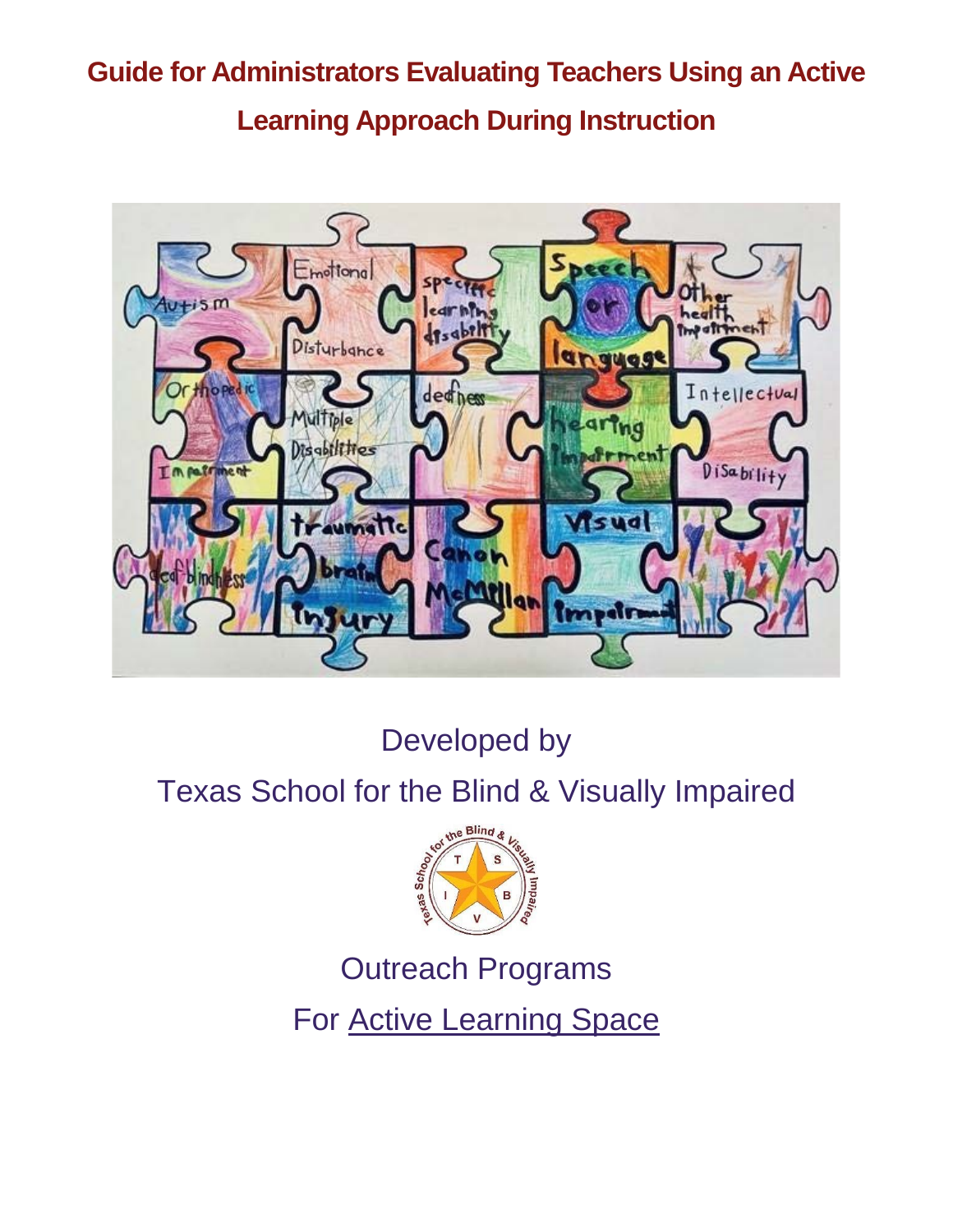#### Note from the Authors:

This document is currently being piloted and may be revised periodically. We would appreciate hearing from you if you use this version. Please share what you found useful and what was confusing or not helpful. You may send your comments to Kate Hurst at [hurstk@tsbvi.edu.](mailto:hurstk@tsbvi.edu)

We recognize that each district has established policies and procedures for evaluating all staff members. This document is not meant to supplant but rather to support you as you carry out what you are already doing to evaluate educators working with these students who are blind or deafblind with significant additional disabilities.

The resources listed in the charts may help you understand more about what to look for related to Active Learning, and they may also be used to guide staff in developing their understanding of the approach. These resources may also help staff in working with family members to have better collaboration between home and school.

We hope this helps you and your staff feel more confident in providing an Active Learning approach for your students. Please continue to visit [Active Learning Space](https://activelearningspace.org/) often for more information and new ideas!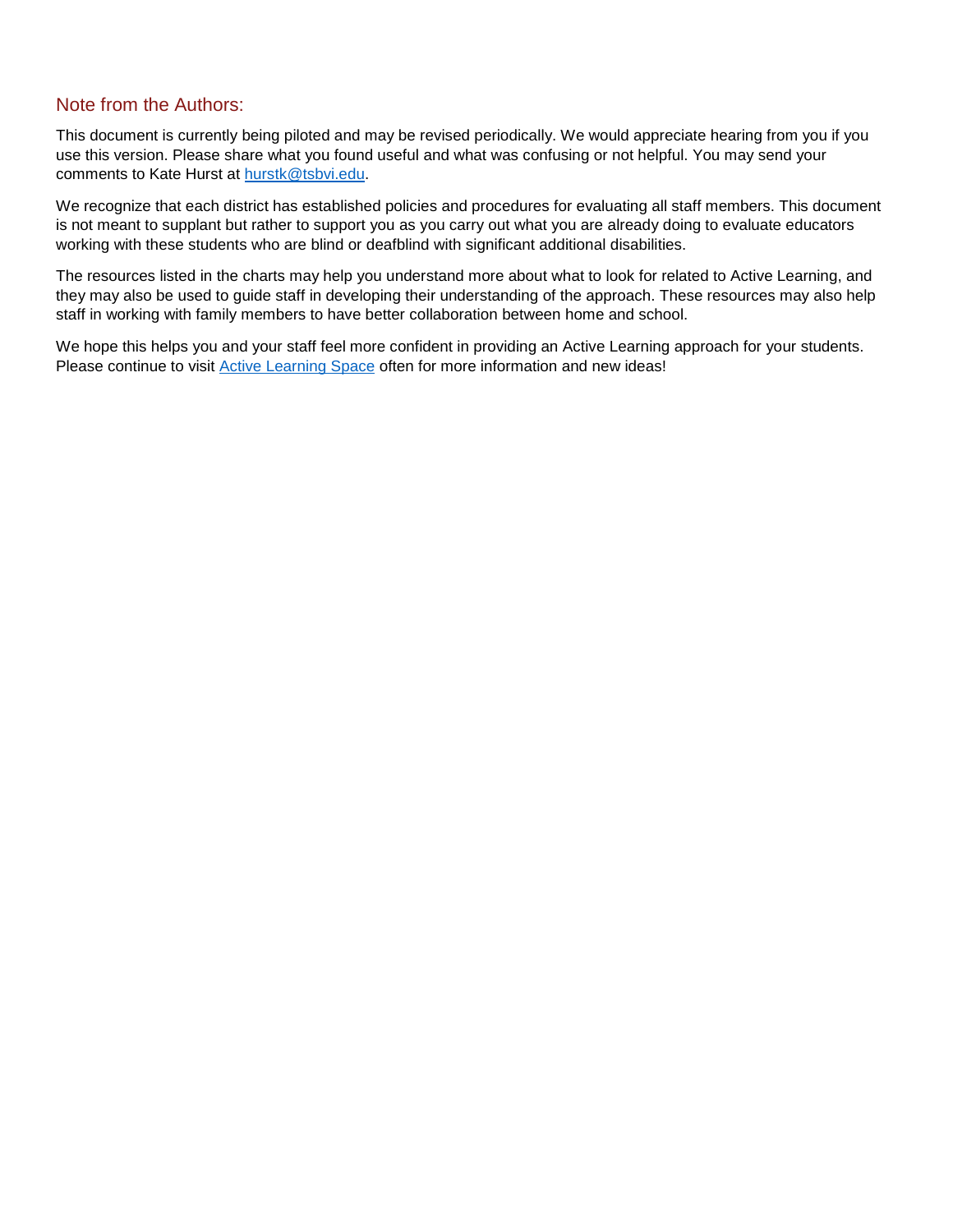### **Guide for Administrators Evaluating Teachers Using an Active Learning Approach During Instruction**

#### What Is Active Learning and Who Needs It?

Students with multiple and significant challenges who are also dealing with vision and hearing loss face unique challenges when it comes to learning. Active Learning is a best practice instructional approach being utilized worldwide for children who are blind, visually impaired, and deafblind experiencing significant additional disabilities impacting physical, cognitive, sensory, social, and emotional development. It especially targets children who are developmentally at birth-4 years of age.

Active Learning is an approach based on the work of Dr. Lilli Nielsen, a developmental psychologist and preschool teacher, who worked for over 43 years with children and adults with multiple disabilities at Refsnaesskolen, the National Institute for Blind and Partially Sighted Children and Youth in Denmark. Along with the [Active Learning Space](http://www.activelearningspace.org/) website developed by Penrickton Center for Blind Children, Perkins School for the Blind, and Texas School for the Blind & Visually Impaired, we hope this document will help you feel more confident when evaluating your staff using this approach.

We encourage you to utilize the website, webinars, and our online self-paced training modules to support your staff's training needs. These resources are also helpful for the families of these students.

#### What Should You Be Looking for When Evaluating Staff?

A large team of professionals serve these students including teachers of students with visual impairments, teachers of the deaf and hard of hearing, physical and occupational therapists, speech-language therapists, and others. Though the classroom teacher has the primary responsibility for overseeing the program for the child, all team members should be involved in the process of assessing, planning, developing, and delivering instruction. For example, other team members should be responsible for helping to complete assessment and track progress on the IEP. When evaluating classroom teachers and other staff serving these children using Dr. Nielsen's Active Learning approach in their classroom there are many things you should be able to observe or document. Each team member may be evaluated by a different administrator. This document is meant to serve as a guide for any administrator and should be adapted to meet individual needs.

- Evidence of proper and ongoing assessment and documentation of student performance
	- o Completion of the Functional Scheme for the student (including summary page) with at least annual updates
	- o Completion of other assessment reports from related service staff, teacher of students who are visually impaired, teacher of students who are deaf and hard of hearing, and/or teacher of students who are deafblind
	- o Regular weekly documentation on student performance in activities and learning environments
	- Reports sent to families at designated intervals
- Evidence of the ability of all staff working with the student to use educational techniques that address the student's social and emotional developmental levels and IEP goals
	- $\circ$  Shows ability to reduce demands during activities based on the child's responses (e.g., shorten the duration of the activity, accept partial response, allow the child to take a short break and try again, offer an alternative activity, does not overly praise the child)
	- $\circ$  Shows understanding of the specific IEP goals related to child's interaction skills and the appropriate student response (e.g., child tolerates the presence of the adult, child shows an interest or interacts with the adult, child is able to attempt a step in a familiar activity, child shows the ability to self-regulate)
	- o Shows the ability to adapt academic content using an Active Learning approach (using real objects and materials, provides opportunities for hands-on examination of materials prior to group activities, aligns goals to standard curriculum utilizing essences statements, etc.)
	- o Shows the ability to follow the child's lead (e.g., imitates the child's actions on objects, makes his/her hands available to the child and models actions using hand-under-hand when necessary, allows for small breaks to let the child process, does not talk continually interrupting the child's learning,)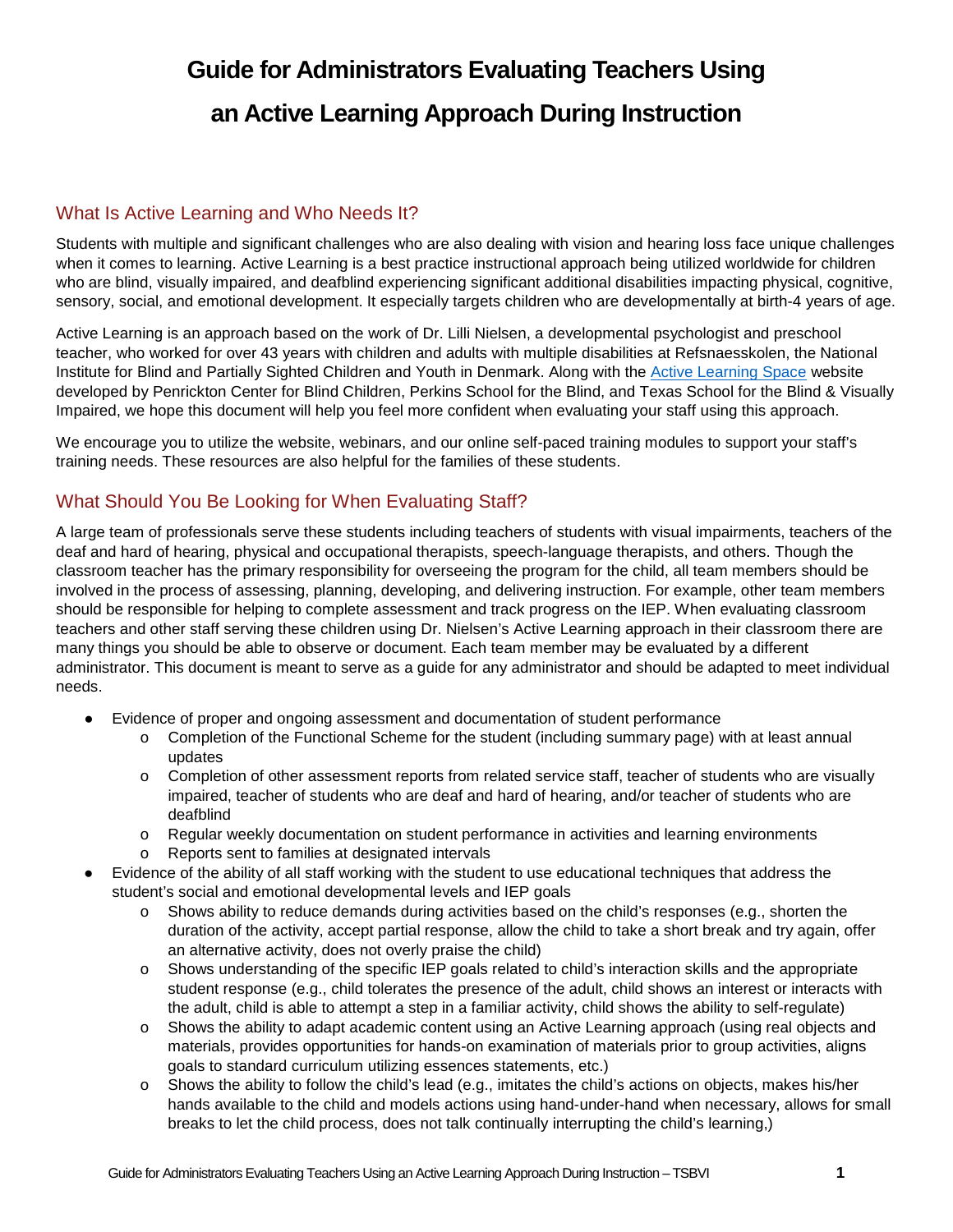- $\circ$  Shows the ability to notice and interpret the child's communication attempts made through movement, gestures, vocalizations, signals, signs, words, etc.
- o Uses communication methods that are meaningful to the child and appropriate to his/her sensory abilities (e.g. supports speech with sign/gestures if child is deaf or uses tactile information if child is blind or deafblind)
- o Uses turn-taking interactions and responds to expressive communication attempts to encourage the development of conversation and communication. Limits directive communications.
- Selection of specific Active Learning equipment matches IEP goals for physical development
	- o Can explain why a specific piece of equipment is used in an activity and how it relates to the student's IEP goals
	- $\circ$  Can set up and position the child using the equipment appropriately and safely
- Selection and creation of Active Learning environments address the student IEP goals and supports academic content and expanded core curriculum for students with visual impairments or deafness
	- o Can explain why specific materials are used in an activity and how the activity relates to the student's IEP goals
	- o Demonstrates knowledge of the student's preferences, motor skills, and sensory abilities for accessing materials in the activity
	- o Materials in all activities include many common objects (not miniatures of objects) made of various materials including wood, metal, paper, natural substances (rocks, plants, animals, fabric, etc.)
- Ability to explain specific Active Learning strategies to the student's family members and provide resources to help them understand the approach
	- o Communication and progress notes to the family reflect the child's activities and how they relate to the IEP goals
	- o Can explain why specific pieces of equipment and materials are used with the child
	- o Can explain why an Active Learning approach differs from typical learning approaches due to the child's early developmental levels
	- o Can direct the family to resources and training related to Active Learning

To aid in the evaluation process, we have developed this form for administrators and supervisors to use. It indicates things to look for in the instructor's practice, and in some cases, what to look for in terms of the student's responses or behaviors. We have also included resources for training purposes that may also guide you, as the administrator, in better understanding the Active Learning approach.

Each section is assigned a maximum number of points that when totaled equals 100 points. Bonus points are assigned to indicate excellence in the utilization of this approach. You might award these points for inclusion of all items or a single item that has been done in great depth. For example, if the teacher works with the family to get them to training or meets with them regularly to discuss strategies for implementing Active Learning in the home, this might merit bonus points being awarded. Of course, there is always more to learn and expertise is developed over time and in collaboration with other professionals. This scoring system only addresses the specifics of implementing Active Learning and does not supplant any required state teacher evaluation documentation.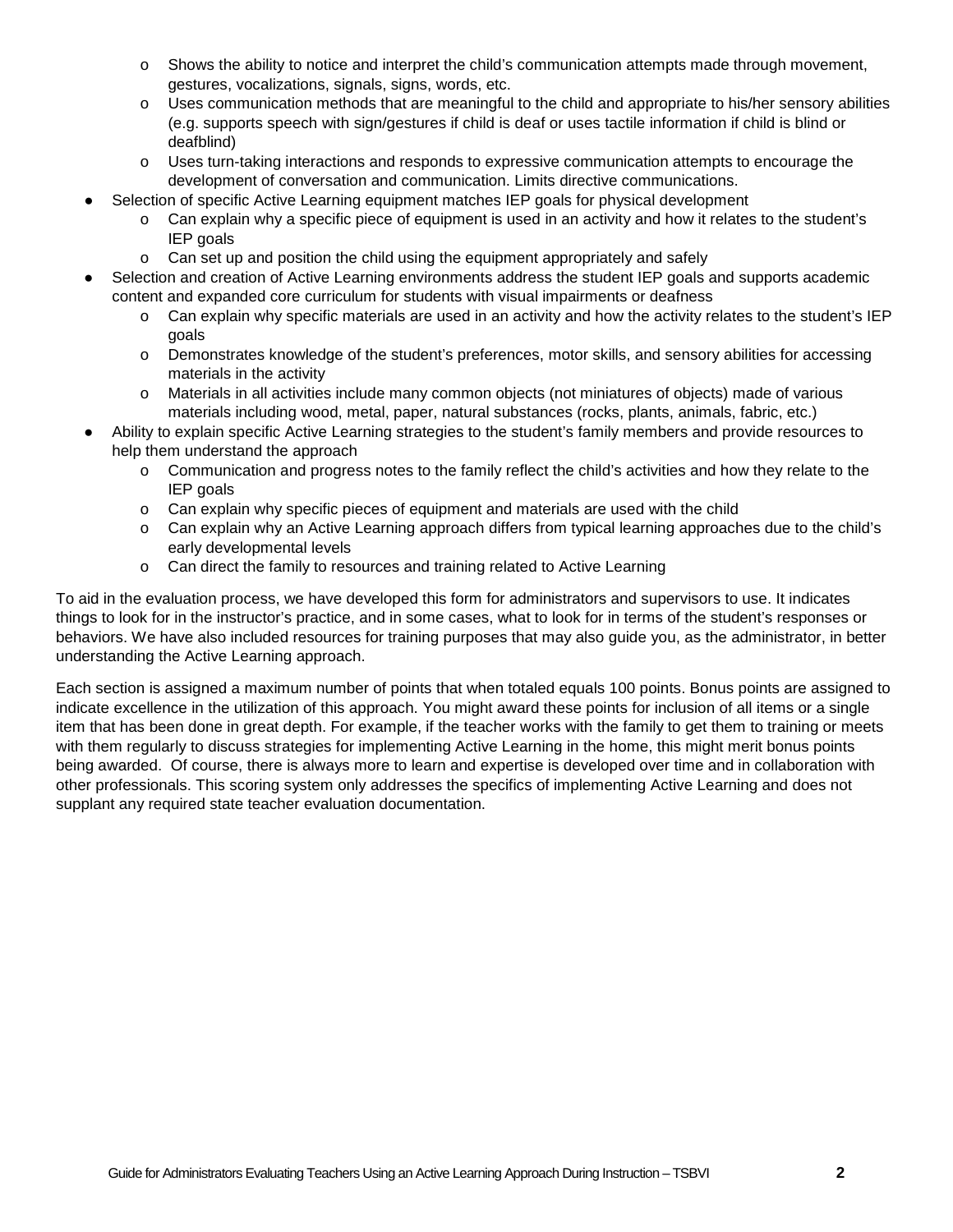#### **Comments:**

| Area                     | <b>Evidence of Teacher Knowledge and Skills</b>                                                                                                                                                                                                                                                                                                                                                                                                                                                                                                                                                                                                                                                    | <b>What the Student Does</b>                                                                                                                                                                                                                                                                                                                                                                                                                                                                                                                                                                                                                       | <b>Resources</b>                                                                                                                                                                                             | Rating                                                                                    |
|--------------------------|----------------------------------------------------------------------------------------------------------------------------------------------------------------------------------------------------------------------------------------------------------------------------------------------------------------------------------------------------------------------------------------------------------------------------------------------------------------------------------------------------------------------------------------------------------------------------------------------------------------------------------------------------------------------------------------------------|----------------------------------------------------------------------------------------------------------------------------------------------------------------------------------------------------------------------------------------------------------------------------------------------------------------------------------------------------------------------------------------------------------------------------------------------------------------------------------------------------------------------------------------------------------------------------------------------------------------------------------------------------|--------------------------------------------------------------------------------------------------------------------------------------------------------------------------------------------------------------|-------------------------------------------------------------------------------------------|
| Standards &<br>Alignment | Goals are aligned to state content standards and are<br>developmentally appropriate based on assessed<br>developmental age of the student<br>Technology (Active Learning equipment/materials) is<br>2.<br>being used to support mastery of lesson's goals in<br>academic areas and are adapted to student's sensory<br>and motor abilities<br>Segment of the academic lesson provides for sufficient<br>3.<br>time for student work and the adult-child interaction<br>Lesson structure and pacing match the learner's needs<br>4.<br>Lesson addresses scaffolded learning and complex<br>5.<br>concepts as it progresses<br>Functional skills are integrated and supported in the<br>6.<br>lesson | • Interacts with materials and environments that<br>are the focus of the academic lesson<br>• Uses Active Learning equipment and materials<br>in a way that reflects familiarity with the activity<br>• Explores at his/her own pace and own way and<br>is not interrupted by the teacher or teacher's<br>directions<br>• Indicates through behavior or communication<br>when lesson should be shortened or lengthened<br>• Does not engage or rejects activity when novelty<br>should be introduced or activity changed<br>• Practices gross/fine motor skills, sensory skills,<br>communication, and/or social/emotional skills<br>during lesson | <b>Texas Pre-</b><br>Kindergarten<br>Guideline<br><b>Early Learning</b><br>Pathways: An<br>alignment of the<br>Texas Infant,<br>Toddler, and<br>Three-Year-Old<br><b>Early Learning</b><br><b>Guidelines</b> | /15<br>points<br>2 points<br>for each<br>item with<br>up to 3<br>points for<br>excellence |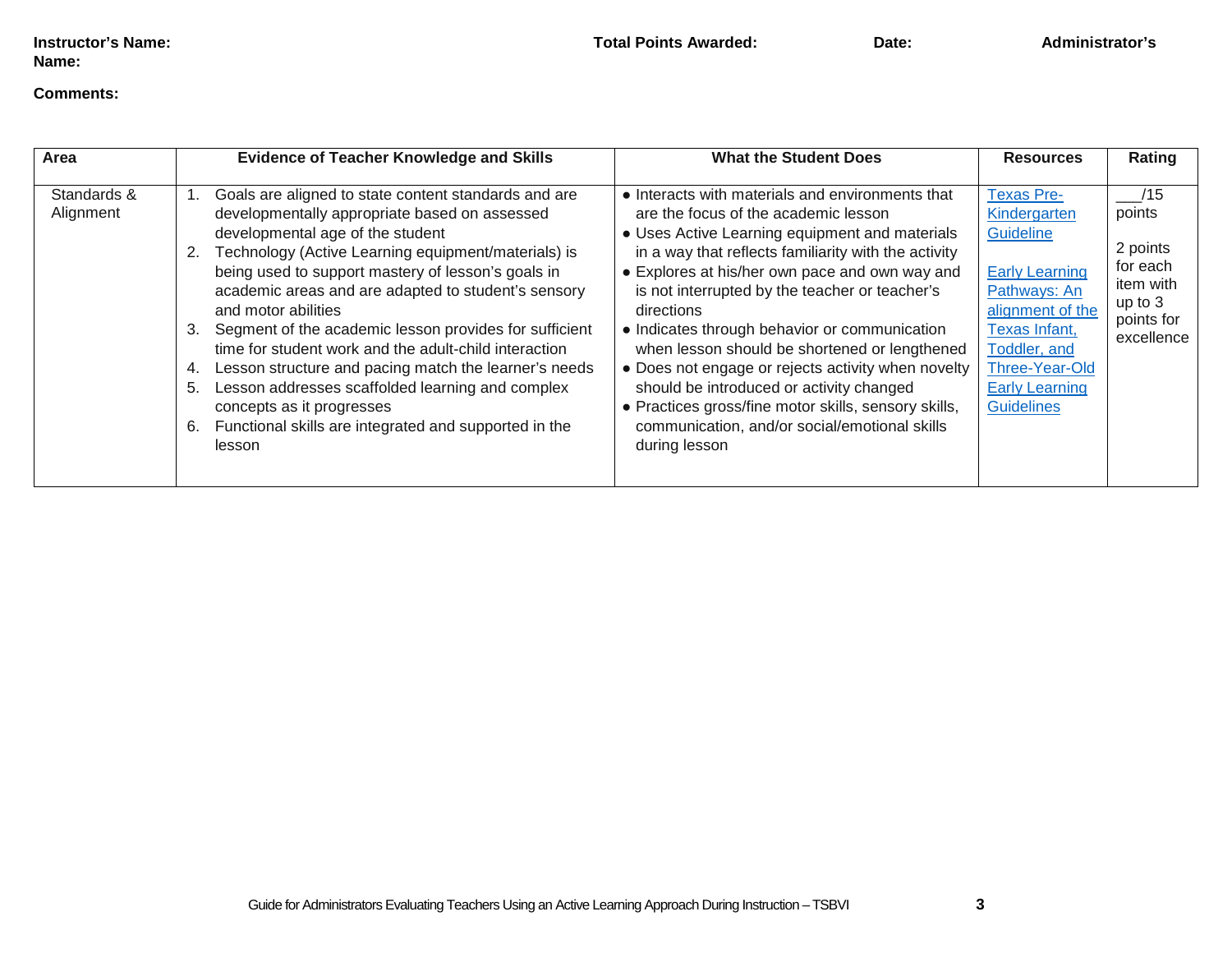| Area                        | <b>Evidence of Teacher Knowledge and Skills</b>                                                                                                                                                                                                                                                                                                                                                                                                                                                                                                                                                                                                                                                                                                                                                                                                                                                                                                                                                                      | <b>What the Student Does</b>                                                                                                                                                                                                                                                                                                                                                                                                                                      | <b>Resources</b>                                                                                                                                                                                          | Rating                                                                                    |
|-----------------------------|----------------------------------------------------------------------------------------------------------------------------------------------------------------------------------------------------------------------------------------------------------------------------------------------------------------------------------------------------------------------------------------------------------------------------------------------------------------------------------------------------------------------------------------------------------------------------------------------------------------------------------------------------------------------------------------------------------------------------------------------------------------------------------------------------------------------------------------------------------------------------------------------------------------------------------------------------------------------------------------------------------------------|-------------------------------------------------------------------------------------------------------------------------------------------------------------------------------------------------------------------------------------------------------------------------------------------------------------------------------------------------------------------------------------------------------------------------------------------------------------------|-----------------------------------------------------------------------------------------------------------------------------------------------------------------------------------------------------------|-------------------------------------------------------------------------------------------|
| Data &<br>Assessment        | Within 6 weeks of receiving student has completed or<br>1.<br>updated at least gross / fine movement, visual, auditory,<br>spatial and object perception, and language sections of<br><b>Functional Scheme</b><br>2. All sections of the Functional Scheme are completed<br>and/or updated by year's end and Functional Scheme<br>Assessment summary page updated at least 2 times per<br>year<br>Other required assessment has been done by related<br>3.<br>service staff, TVI, TDHH and/or TDB<br>Regular observation and documentation of progress on<br>4.<br>each activity/learning environment student uses related<br>to specific IEP goals<br>5. Learning activities are adjusted based on progress/lack<br>of progress on IEP goals<br>6. Progress on IEP goals is regularly reviewed with team<br>and family through meetings and/or reports                                                                                                                                                              | • Show progress in goals / benchmarks for at<br>least 2 items each regular reporting period (6<br>weeks) based on collected data                                                                                                                                                                                                                                                                                                                                  | Functional<br><b>Scheme</b><br><b>Summary Page</b><br><b>Documenting</b><br><b>Progress Using</b><br>the Functional<br><b>Scheme</b><br>Forms for<br><b>Documenting</b><br><b>Progress</b>                | /20<br>points<br>3 points<br>for each<br>item with<br>up to 2<br>points for<br>excellence |
| Knowledge of<br>the Student | 1. Knows the child's approximate social and emotional<br>developmental levels<br>Reduces or increases demands made on the student in<br>2.<br>response to the child's behavior<br>Utilizes strategies to elicit a positive response and<br>3.<br>continued engagement with the child<br>4. Knows the specific IEP goals related to child's<br>interaction skills (communication, social/emotional<br>domains) and appropriate student response<br>Can explain the adult's role in utilizing any of the five<br>5.<br>phases of educational treatments<br>Shows the ability to respond to the student's behavior,<br>6.<br>follow his lead and use appropriate interaction<br>techniques (reduce demands, slow pacing, extend wait<br>time, use hand-under-hand guidance/modeling, allows<br>short breaks for child to process during activity, does not<br>talk excessively during activity or interrupt the child's<br>exploration of learning environments, uses turn-taking<br>and serve-and-return interactions) | • Tolerates the adult working with him/her<br>• Seeks to make contact with or interact with the<br>adult by imitating, offering objects, playing turn-<br>taking games, participating in familiar routines,<br>returning to the adult after taking a short break<br>• Attempt a step in a familiar activity or game<br>• Communicates acceptance or rejection of<br>activity<br>• Shows increased ability to self-regulate when<br>experiencing stress or novelty | <b>Dynamic</b><br>Learning<br><b>Circle</b><br><b>Five Phases</b><br>$\Omega$<br><b>Educational</b><br><b>Treatment</b><br><b>Used in</b><br><b>Active</b><br>Learning<br><b>Deafblind</b><br>Interaction | /20<br>Points<br>2 points<br>for each<br>item with<br>up to 4<br>points for<br>excellence |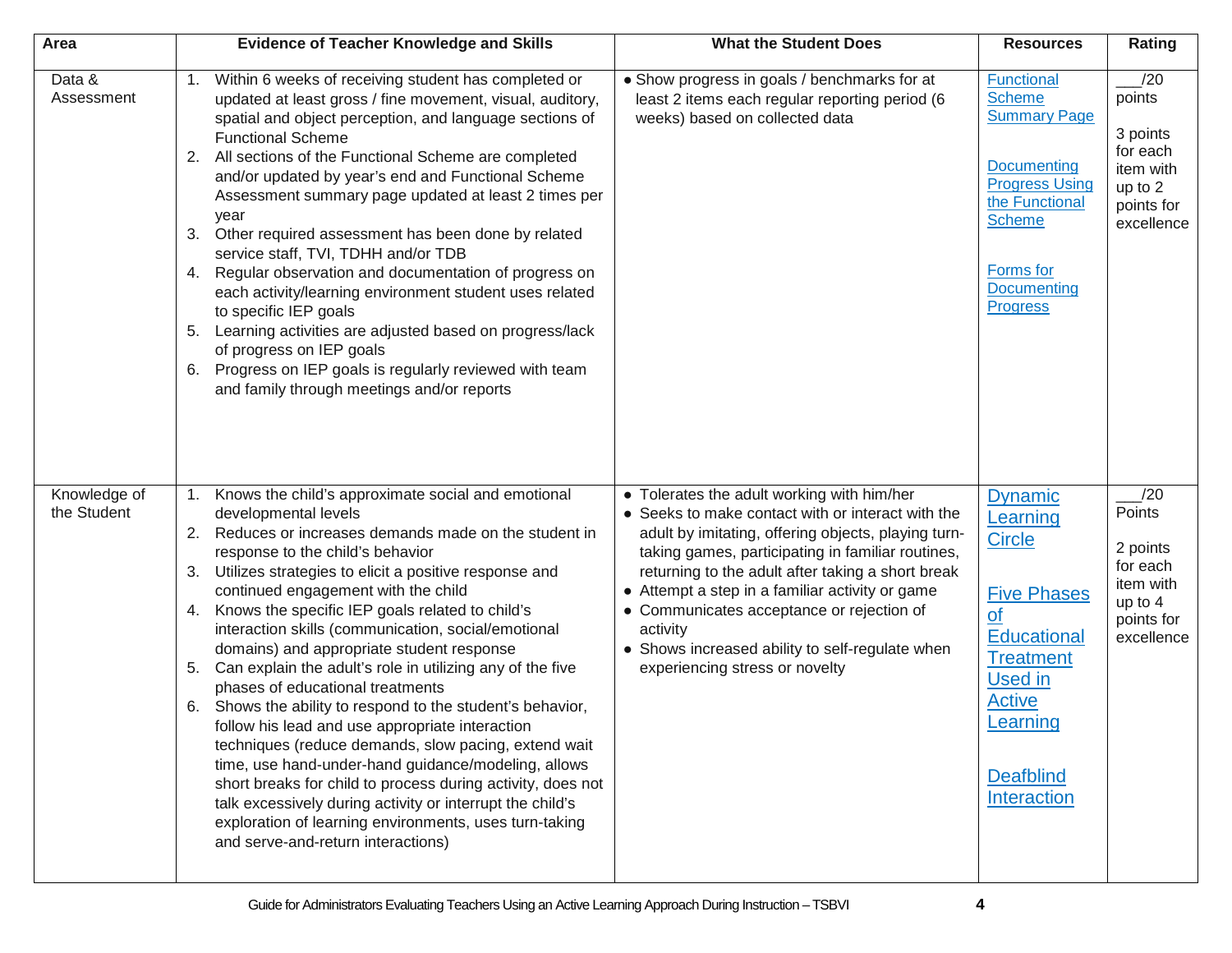| Area          | <b>Evidence of Teacher Knowledge and Skills</b>                                                                                                                                                                                                                                                                                                                                                                                                                                                                                                                                                                                                                                                                                                              | <b>What the Student Does</b>                                                                                                                                                                                                                                                                                                                                                                                                          | <b>Resources</b>                                                                                                                                                                         | Rating                                                                                   |
|---------------|--------------------------------------------------------------------------------------------------------------------------------------------------------------------------------------------------------------------------------------------------------------------------------------------------------------------------------------------------------------------------------------------------------------------------------------------------------------------------------------------------------------------------------------------------------------------------------------------------------------------------------------------------------------------------------------------------------------------------------------------------------------|---------------------------------------------------------------------------------------------------------------------------------------------------------------------------------------------------------------------------------------------------------------------------------------------------------------------------------------------------------------------------------------------------------------------------------------|------------------------------------------------------------------------------------------------------------------------------------------------------------------------------------------|------------------------------------------------------------------------------------------|
| Communication | Uses appropriate communication techniques based on<br>1.<br>the child's sensory abilities and language development<br>to include tactile, auditory, and/or visual strategies, e.g.<br>tactile cues, object symbols, tactile symbols, signs,<br>spoken word, gestures<br>Targets language at the child's developmental level<br>2.<br>using short, simple words and phrases and consistent<br>vocabulary during lessons<br>3. Notices and responds to student's attempts to<br>communicate through bodily-tactile signals, signs,<br>vocalizations, gestures, object symbols, etc.<br>4. Uses appropriate level of calendar system for VI or DB<br>to organize the day for the student<br>5. Uses scripted routines to complete activities of daily<br>living | • Uses gestures, signs, vocalizations, object<br>symbols, and/or tactile symbols for both<br>receptive and expressive communication during<br>the activity<br>• Requests or rejects offered materials and<br>activities<br>• Comments using bodily-tactile methods, signs,<br>vocalizations, etc. during interactions with adult<br>• Responds to calendar symbols in such a way<br>that indicates understanding of the next activity | <b>Deafblind</b><br>Interaction $-$<br><b>Five Steps of</b><br>Interaction<br>Instructional<br><b>Strategies for</b><br><b>VIMI and DB</b><br><b>Calendars by</b><br><b>Robbie Blaha</b> | 20<br>points<br>3 points<br>for each<br>item with<br>up to 5<br>points for<br>excellence |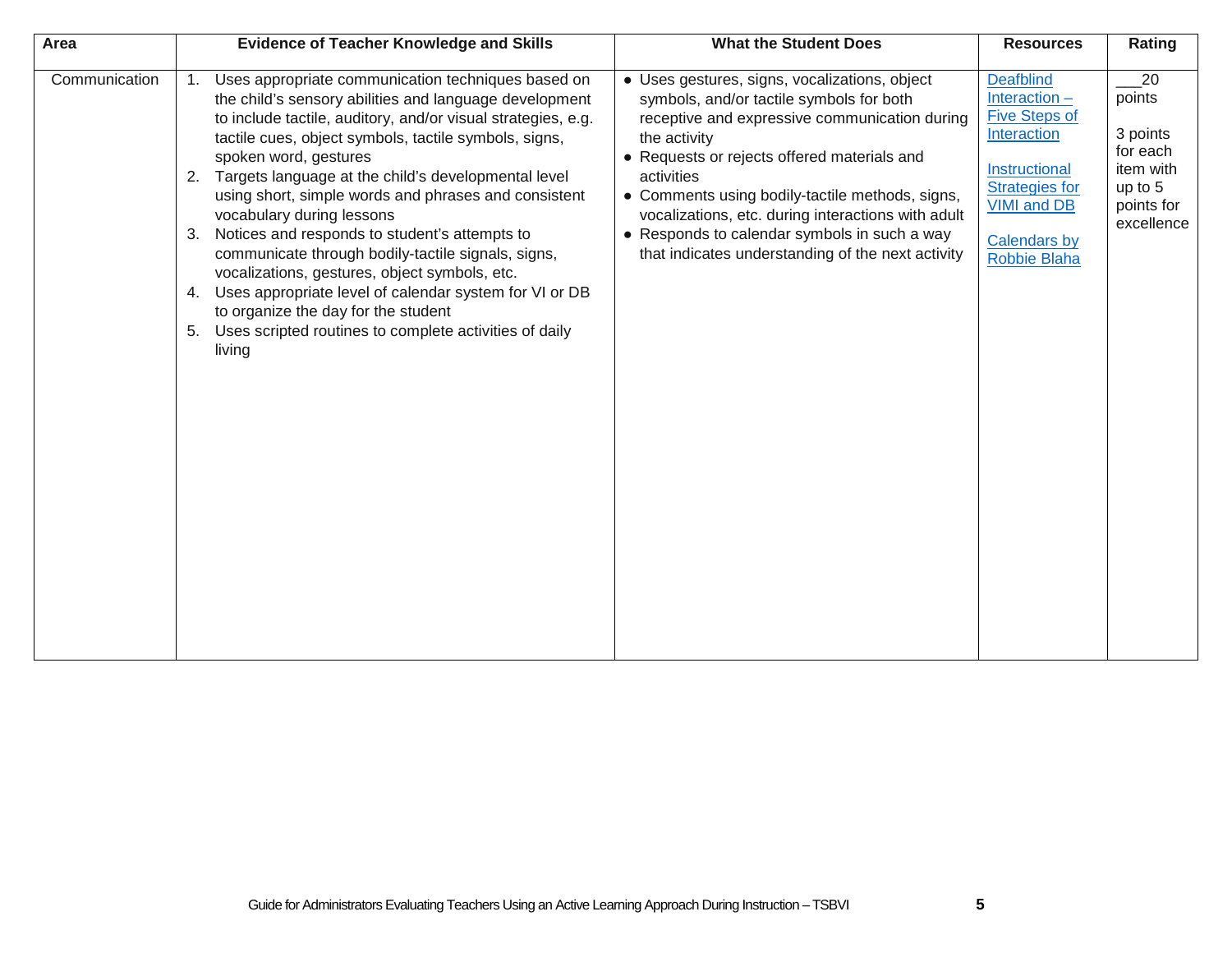| Area                                                                                       | <b>Evidence of Teacher Knowledge and Skills</b>                                                                                                                                                                                                                                                                                                                                                                                                                                                                                                                                                                                                                                                                                                                                                                                                                                                                                                                                                                                                                                                                                              | <b>What the Student Does</b>                                                                                                                                                                                                                                                                                                                                                                                                    | <b>Resources</b>                                                                                                                                        | Rating                                                                                    |
|--------------------------------------------------------------------------------------------|----------------------------------------------------------------------------------------------------------------------------------------------------------------------------------------------------------------------------------------------------------------------------------------------------------------------------------------------------------------------------------------------------------------------------------------------------------------------------------------------------------------------------------------------------------------------------------------------------------------------------------------------------------------------------------------------------------------------------------------------------------------------------------------------------------------------------------------------------------------------------------------------------------------------------------------------------------------------------------------------------------------------------------------------------------------------------------------------------------------------------------------------|---------------------------------------------------------------------------------------------------------------------------------------------------------------------------------------------------------------------------------------------------------------------------------------------------------------------------------------------------------------------------------------------------------------------------------|---------------------------------------------------------------------------------------------------------------------------------------------------------|-------------------------------------------------------------------------------------------|
| <b>Activities</b><br>(including use<br>of equipment<br>learning<br>environments<br>design) | Selects appropriate equipment based on IEP goals and<br>1.<br>child's ability. Sets up and safely uses equipment as it<br>was designed and checks materials for safety<br>Plans activities and designs learning environments that<br>2.<br>are based on the student's interests and preferences<br>Uses materials in all activities that include many<br>3.<br>common objects made of various materials and with<br>attention to sensory channel abilities<br>Designs learning environments to target specific student<br>4.<br>goals in the IEP in either academic and/or functional<br>skills areas<br>Uses signs of student habituation to the activity to<br>5.<br>indicate a need for novelty to be introduced to the<br>activity or learning environment<br>6. Provides opportunities for student interactions with peers<br>in some activities each day<br>7. Adapts group activities so that student can access fully<br>and respond at his/her developmental level<br>independently or with only limited support<br>Includes activities that include both independent play<br>8.<br>and adult-child interactions throughout the day | • Appears comfortable using the equipment after<br>a short time<br>• Extends the amount of time they will play when<br>positioned in/on equipment<br>• Shows curiosity and attempts to explore<br>objects (grasps, bangs, mouths, etc.)<br>• Is active throughout the day and not idle or<br>asleep for long periods of time<br>• Completes a schedule of learning activities that<br>fill the entire day with little down time | <b>Quick Guide</b><br>to Active<br>Learning<br>Equipment<br>(PDF)<br><b>Attractive</b><br><b>Objects</b><br><b>Dynamic</b><br>Learning<br><b>Circle</b> | /20<br>points<br>2 points<br>for each<br>item with<br>up to 4<br>points for<br>excellence |
| Family training<br>/ resources                                                             | Has informed th family about Active Learning Space<br>1.<br>website and newsletter, online training courses, and<br>webinars.<br>2. Can answer questions about equipment, materials,<br>techniques being used<br>3. Shares pictures, video and other communication<br>regularly with family about activities and child's progress                                                                                                                                                                                                                                                                                                                                                                                                                                                                                                                                                                                                                                                                                                                                                                                                            | • Participate in similar activities in the home<br>environment.<br>• Demonstrate targeted skills in the home<br>environment.                                                                                                                                                                                                                                                                                                    | <b>ALS</b><br><b>Newsletter</b><br><b>ALS</b><br><b>Webinars</b><br><b>ALS Self-</b><br>Paced<br><b>Modules</b>                                         | /5<br>points<br>1 point for<br>each item<br>with up to<br>2 points<br>for<br>excellence   |